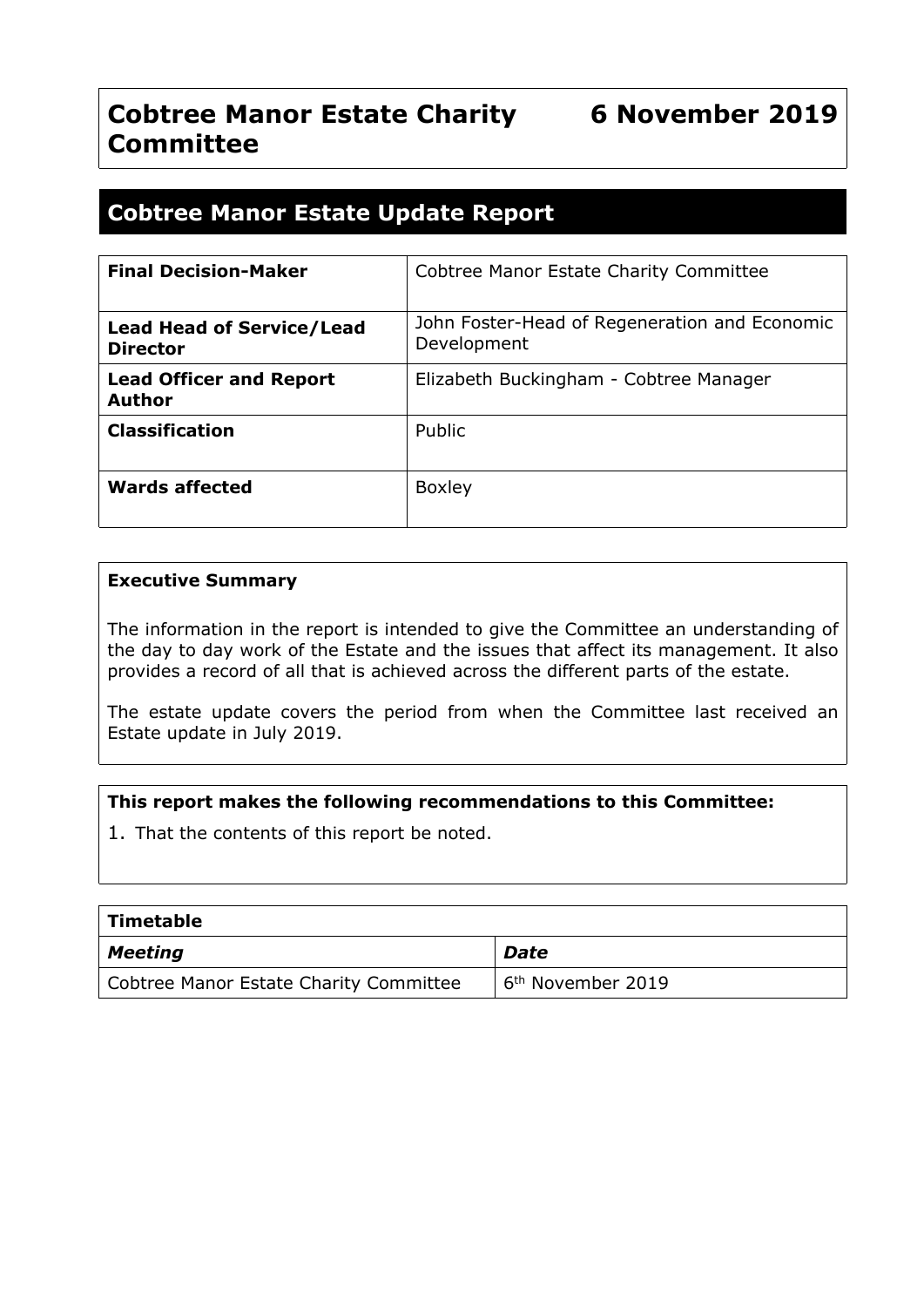# **Cobtree Manor Estate Update Report**

# **1. CROSS-CUTTING ISSUES AND IMPLICATIONS**

| <b>Issue</b>                                    | <b>Implications</b>                                                                                                     | Sign-off                                                |
|-------------------------------------------------|-------------------------------------------------------------------------------------------------------------------------|---------------------------------------------------------|
| <b>Impact on Corporate</b><br><b>Priorities</b> | The work of the charity links<br>directly to its charitable objects<br>and the corporate priorities for<br>the council. | Head of<br>Regeneration<br>and Economic<br>Development  |
| <b>Risk Management</b>                          | Risks to running the estate are<br>dealt with in the annual Estate<br>Risk Management Report.                           | Leisure<br>Manager                                      |
| <b>Financial</b>                                | Financial risks are considered in<br>the ongoing updates.                                                               | Senior<br>Finance<br>Manager<br>(Client)                |
| <b>Equalities</b>                               | No impact identified as a result<br>of this update.                                                                     | <b>Equalities</b><br>and<br>Corporate<br>Policy Officer |

# **2. INTRODUCTION AND BACKGROUND**

2.1 This report covers the period from July 2019 to November 2019.

## **Cobtree Manor Park**

2.2 Maintenance of the park over this period covers late summer and autumn works.

Works to the park include:

- Seasonal shrub pruning
- Further tree works following survey recommendations
- Detailed work on the shrubbery areas to create a shrub planting plan to be carried out during winter 2019/2020
- Establishing the newly planted areas of the car park
- 2.3 The second ranger has been in post for six months enabling improved visitor services and increased horticultural works. The rangers have been supporting work placements and volunteers. A Hadlow College conservation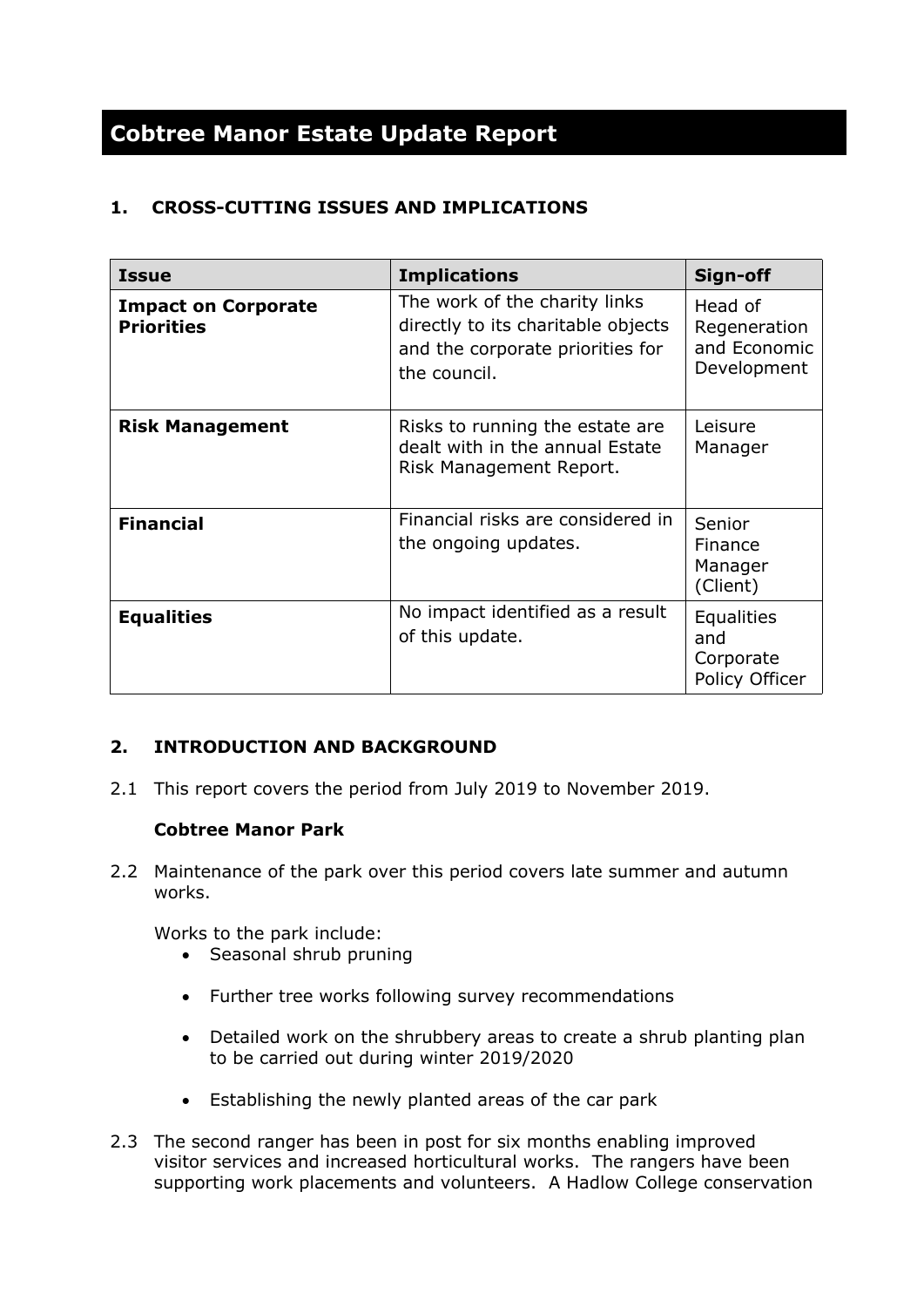degree student has commenced a work placement and will be carrying out practical work and conducting a bird survey.

- 2.4 The Cobtree Manager will be leaving the post at the end of November. Recruitment is underway for a replacement with interviews scheduled for 14 November.
- 2.5 The qualification framework for the Cobtree apprentice is being finalised with Hadlow College. Recruitment will be undertaken to appoint an apprentice before the course start date in January.

## **Events**

- 2.6 Summer trails and craft activities were well received.
- 2.7 A zoo memory day took place on 4 October with information about the zoo, crafts and stalls and a visit from the Kent Owl Academy. In collaboration with Maidstone Museum, memories of working at the zoo and visits to the zoo were recorded with the aim of producing an audio trail and interpretation.

## **Community**

- 2.8 The Men's Shed Group continues with healthy numbers. The group have constructed eight bat boxes for siting around the park.
- 2.9 A cohort of National Citizenship Scheme students worked with the park team to research children's health and wellbeing activities in the park setting, carried out fundraising projects in Maidstone and used the proceeds to deliver a fun day during the summer holidays. The surplus from their fundraising has been donated to the park for the purchase of a tree.

## **Visitor numbers**

- 2.10 The vehicle counter has been functioning but recording erratic results. Despite analysis with the manufacturer's assistance there are too many anomalous figures to now rely on the vehicle data as accurate.
- 2.11 Car park prices increased in July to £2 per day and £50 for an annual pass. Car park income for the second quarter was £33,715, compared to £28,077 for the same period in 2018. This period included the price increase, so the number of tickets sold saw a slight decrease.
- 2.12 Following complaints and concerns raised about the catering contractor's standard of management of the toilet facilities, officers have been working with the contractors to improve and maintain standards.

## **Cobtree Manor Golf Course**

2.13 MyTime Active had a pre-app meeting with MBC Planning to advance the extension and refurb project at Cobtree Golf Course. The discussions included which elements of the project need to be included in a new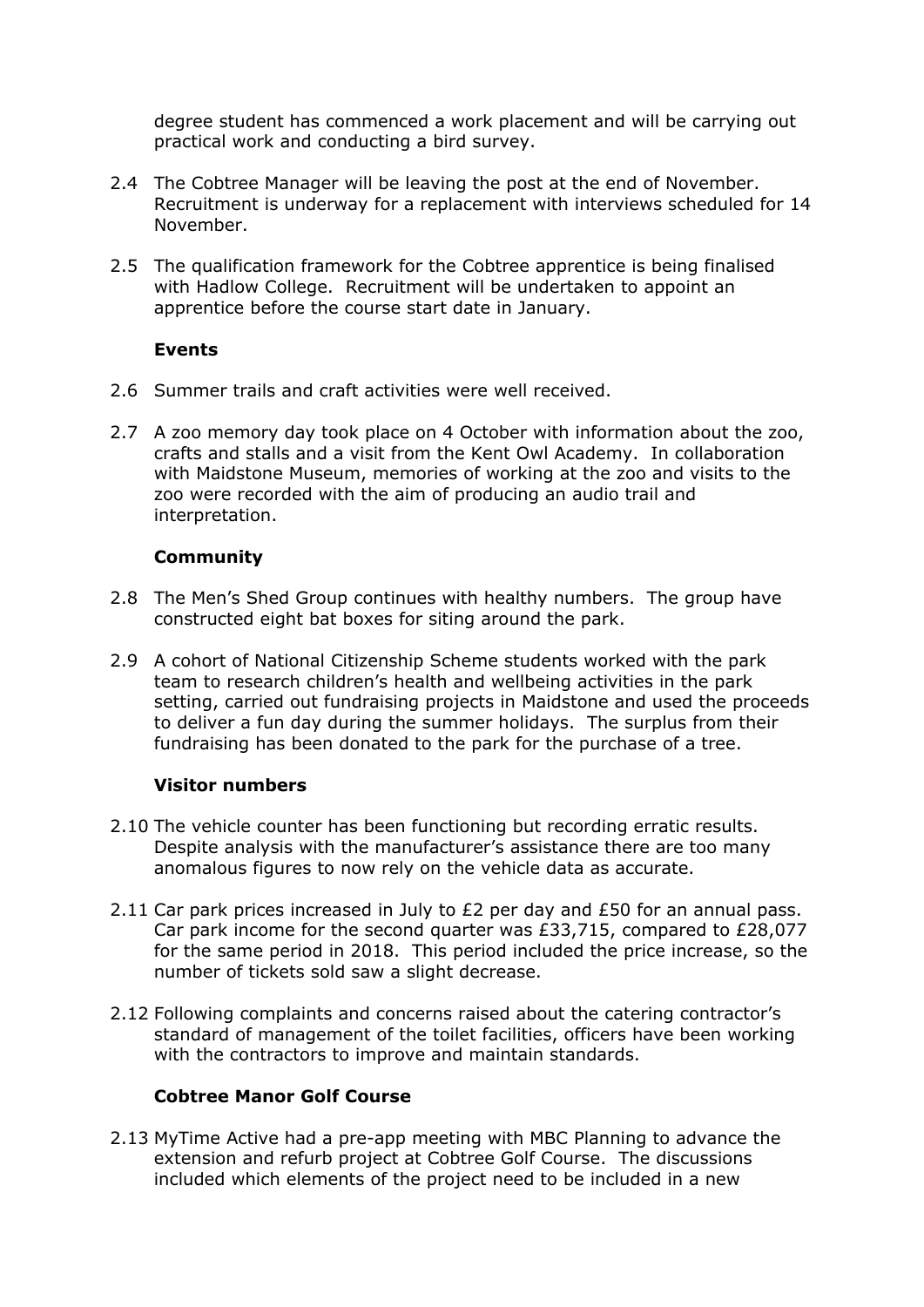planning application, which can continue under the existing planning consent and which require no planning.

- 2.14 MyTime Active are working on a programme of a new planning application being submitted in the next month with work starting in the new year.
- 2.15 Visitor numbers at the golf course have been steady in 2019, but memberships and events bookings have suffered because of the lack of clarity over when the work will commence and when disruption on site will begin.

## **Kent Life Farm Attraction**

- 2.16 Kent Life has been shortlisted for the Visit Kent Award for Best Large Attraction. The results are announced in December. Hops and Harvest Festival achieved record numbers this year. Education visits for the year will be close to the record number, which was set in 2018.
- 2.17 Santa's grotto tickets are 50% sold out for 2019 already. New for 2019 is a SEN Santa's Grotto Day which is already sold out. The day, tailored to children with SEN and their families, has been welcomed by local schools and community groups, attracted local press and will be expanded in 2020.
- 2.18 Planning Solutions have explored the sewage pipe issue with a camera and identified the extent of the task that the pumps on site need to complete each day. Working with contractors the have identified three options. The most dramatic is the construction of a new pumping house, but a more pragmatic solution costing under £10k has been identified. Planning Solutions are completing some due diligence on the amount of maintenance work the new solution will require before committing to that as their preferred option.

## **Cobtree Railway**

2.19 A progress update will be given at the meeting.

# **Forstal Field**

2.20 An update and proposal are contained in a separate report.

## **3. AVAILABLE OPTIONS**

3.1 Committee could choose not to note the information contained in this report, however the committee has requested regular updates on the operations of the estate.

## **4. PREFERRED OPTION AND REASONS FOR RECOMMENDATIONS**

4.1 It is recommended that the information in this report is noted.